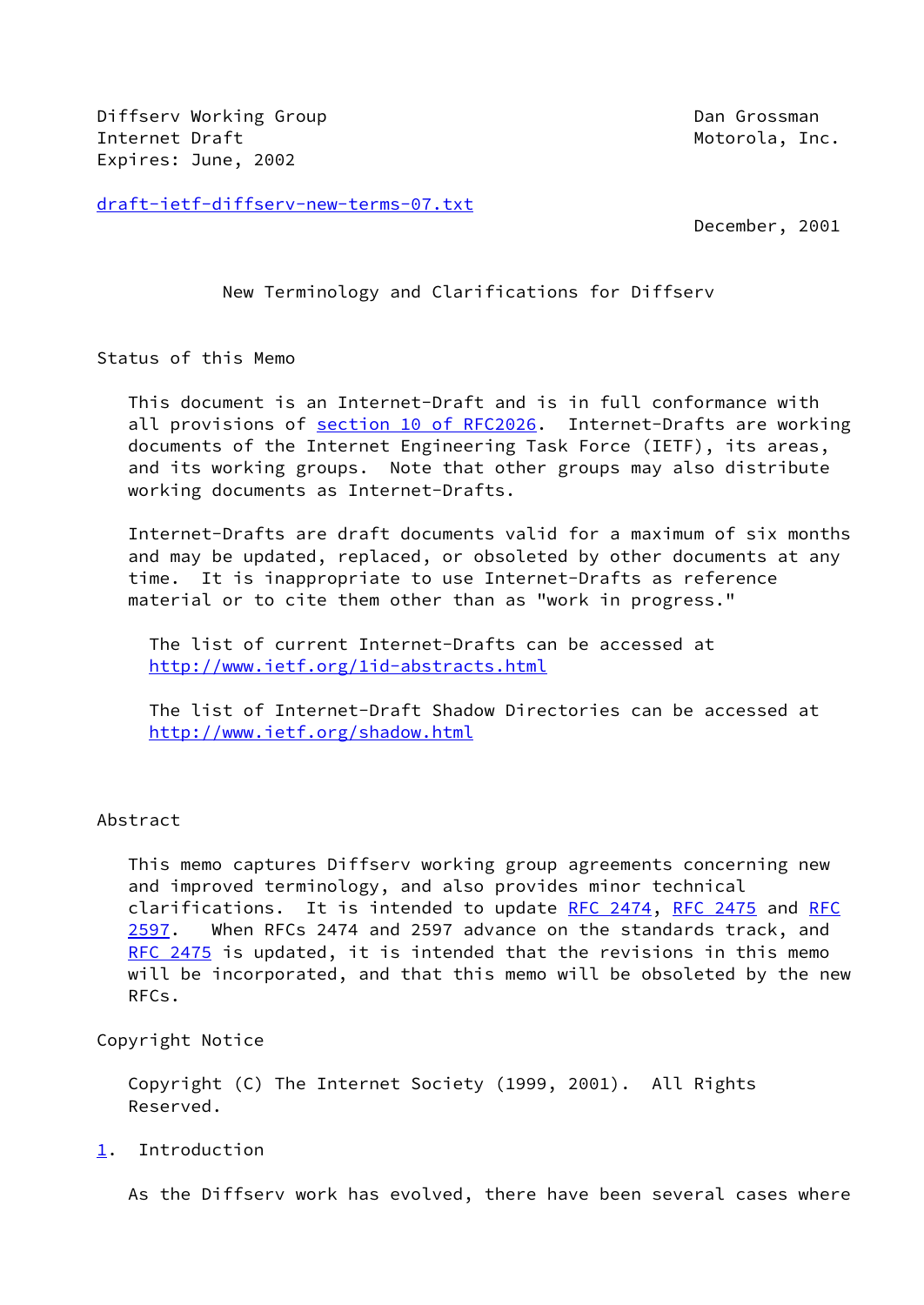terminology has needed to be created or the definitions in Diffserv standards track RFCs have needed to be refined. Some minor technical clarifications were also found to be needed. This memo was created to capture group agreements, rather than attempting to revise the base RFCs and recycle them at proposed standard. It updates in part [RFC 2474](https://datatracker.ietf.org/doc/pdf/rfc2474), [RFC 2475](https://datatracker.ietf.org/doc/pdf/rfc2475) and [RFC 2597.](https://datatracker.ietf.org/doc/pdf/rfc2597) [RFC 2598](https://datatracker.ietf.org/doc/pdf/rfc2598) has been updated by RFC XXXX [\(draft-ietf-diffserv-rfc2598bis](https://datatracker.ietf.org/doc/pdf/draft-ietf-diffserv-rfc2598bis)), and clarifications agreed by the group were incorporated in that update.

<span id="page-1-0"></span>[2](#page-1-0). Terminology Related to Service Level Agreements (SLAs)

The Diffserv Architecture  $\lceil 2 \rceil$  uses the term "Service Level Agreement" (SLA) to describe the "service contract... that specifies the forwarding service a customer should receive". The SLA may include traffic conditioning rules which (at least in part) constitute a Traffic Conditioning Agreement (TCA). A TCA is "an agreement specifying classifier rules and any corresponding traffic profiles and metering, marking, discarding and/or shaping rules which are to apply...."

As work progressed in Diffserv (as well as in the Policy WG  $[6]$  $[6]$ ), it came to be believed that the notion of an "agreement" implied considerations that were of a pricing, contractual or other business nature, as well as those that were strictly technical. There also could be other technical considerations in such an agreement (e.g., service availability) which are not addressed by Diffserv. It was therefore agreed that the notions of SLAs and TCAs would be taken to represent the broader context, and that new terminology would be used to describe those elements of service and traffic conditioning that are addressed by Diffserv.

 - A Service Level Specification (SLS) is a set of parameters and their values which together define the service offered to a traffic stream by a DS domain.

 - A Traffic Conditioning Specification (TCS) is a set of parameters and their values which together specify a set of classfier rules and a traffic profile. A TCS is an integral element of an SLS.

Note that the definition of "Traffic stream" is unchanged from [RFC](https://datatracker.ietf.org/doc/pdf/rfc2475) [2475](https://datatracker.ietf.org/doc/pdf/rfc2475). A traffic stream can be an individual microflow or a group of microflows (i.e., in a source or destination DS domain) or it can be a BA. Thus, an SLS may apply in the source or destination DS domain to a single microflow or group of microflows, as well as to a BA in any DS domain.

 Also note that the definition of a "Service Provisioning Policy" is unchanged from [RFC 2475.](https://datatracker.ietf.org/doc/pdf/rfc2475) [RFC 2475](https://datatracker.ietf.org/doc/pdf/rfc2475) defines a "Service Provisioning Policy as "a policy which defines how traffic conditioners are configured on DS boundary nodes and how traffic streams are mapped to DS behavior aggregates to achieve a range of services." According to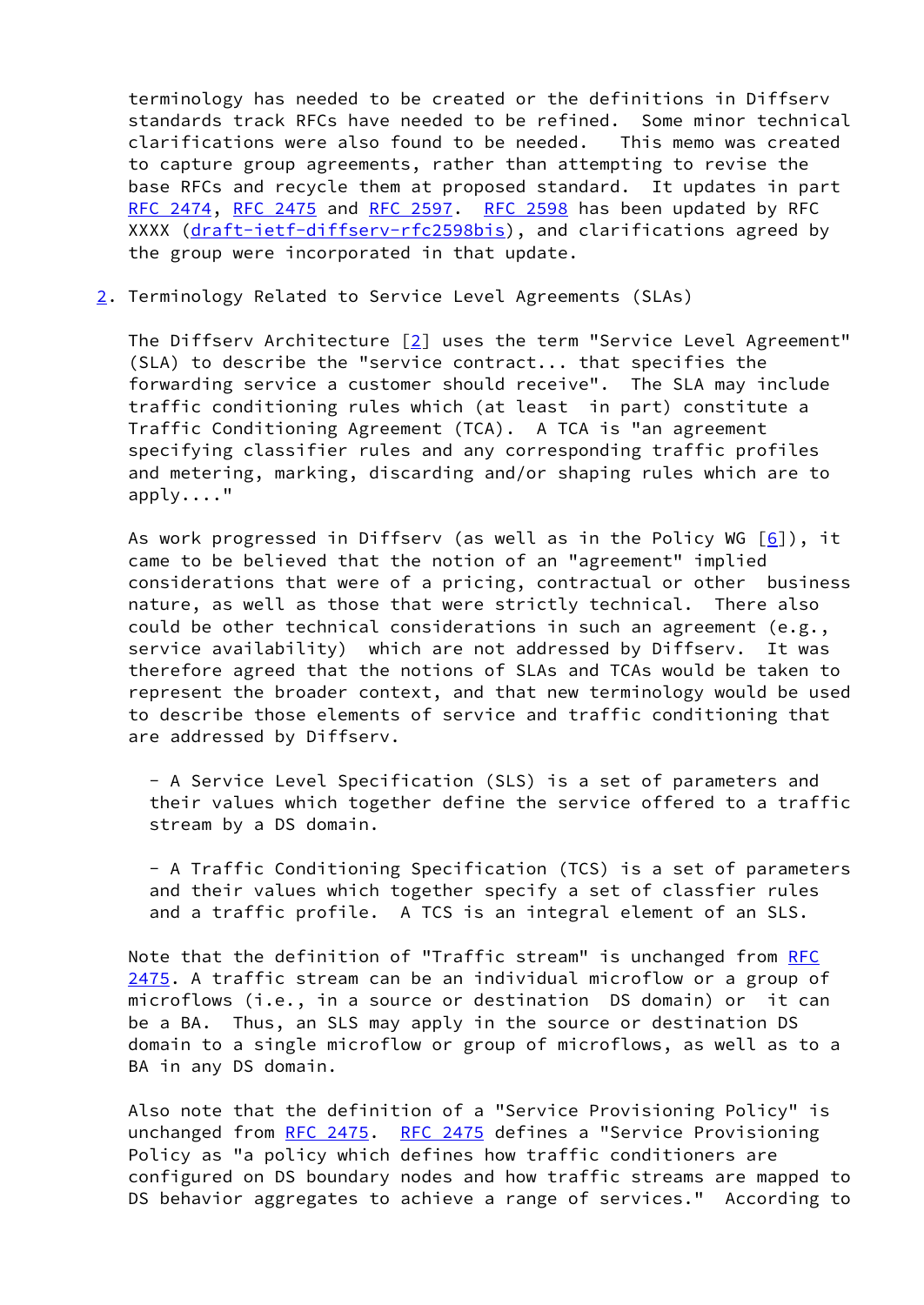one definition given in [RFC 3198](https://datatracker.ietf.org/doc/pdf/rfc3198)  $[6]$ , a policy is "...a set of rules to administer, manage, and control access to network resources". Therefore, the relationship between an SLS and a service provisioning policy is that the latter is, in part, the set of rules that express the parameters and range of values that may be in the former.

 Further note that this definition is more restrictive than that in [RFC 3198](https://datatracker.ietf.org/doc/pdf/rfc3198).

<span id="page-2-0"></span>[3](#page-2-0). Usage of PHB Group

[RFC 2475](https://datatracker.ietf.org/doc/pdf/rfc2475) defines a Per-hop behavior (PHB) group to be:

 "a set of one or more PHBs that can only be meaningfully specified and implemented simultaneously, due to a common constraint applying to all PHBs in the set such as a queue servicing or queue management policy. A PHB group provides a service building block that allows a set of related forwarding behaviors to be specified together (e.g., four dropping priorities). A single PHB is a special case of a PHB group."

One standards track PHB Group is defined in [RFC 2597](https://datatracker.ietf.org/doc/pdf/rfc2597) [[3\]](#page-7-2), "Assured Forwarding PHB Group". Assured Forwarding (AF) is a type of forwarding behavior with some assigned level of queuing resources and three drop precedences. An AF PHB Group consists of three PHBs, and uses three Diffserv Codepoints (DSCPs).

[RFC 2597](https://datatracker.ietf.org/doc/pdf/rfc2597) defines twelve DSCPs, corresponding to four independent AF classes. The AF classes are referred to as AF1x, AF2x, AF3x, and AF4x (where 'x' is 1, 2, or 3 to represent drop precedence). Each AF class is one instance of an AF PHB Group.

There has been confusion expressed that [RFC 2597](https://datatracker.ietf.org/doc/pdf/rfc2597) refers to all four AF classes with their three drop precedences as being part of a single PHB Group. However, since each AF class operates entirely independently of the others, (and thus there is no common constraint among AF classes as there is among drop precedences within an AF class) this usage is inconsistent with [RFC 2475.](https://datatracker.ietf.org/doc/pdf/rfc2475) The inconsistency exists for historical reasons and will be removed in future revisions of the AF specification. It should now be understood that AF is a \_type\_ of PHB group, and each AF class is an \_instance\_ of the AF type.

<span id="page-2-1"></span>Authors of new PHB specifications should be careful to adhere to the RFC [2475](#page-2-1) definition of PHB Group. [RFC 2475](https://datatracker.ietf.org/doc/pdf/rfc2475) does not prohibit new PHB specifications from assigning enough DSCPs to represent multiple independent instances of their PHB Group. However, such a set of DSCPs must not be referred to as a single PHB Group.

<span id="page-2-2"></span>[4](#page-2-2). Definition of the DS Field

Diffserv uses six bits of the IPV4 or IPV6 header to convey the Diffserv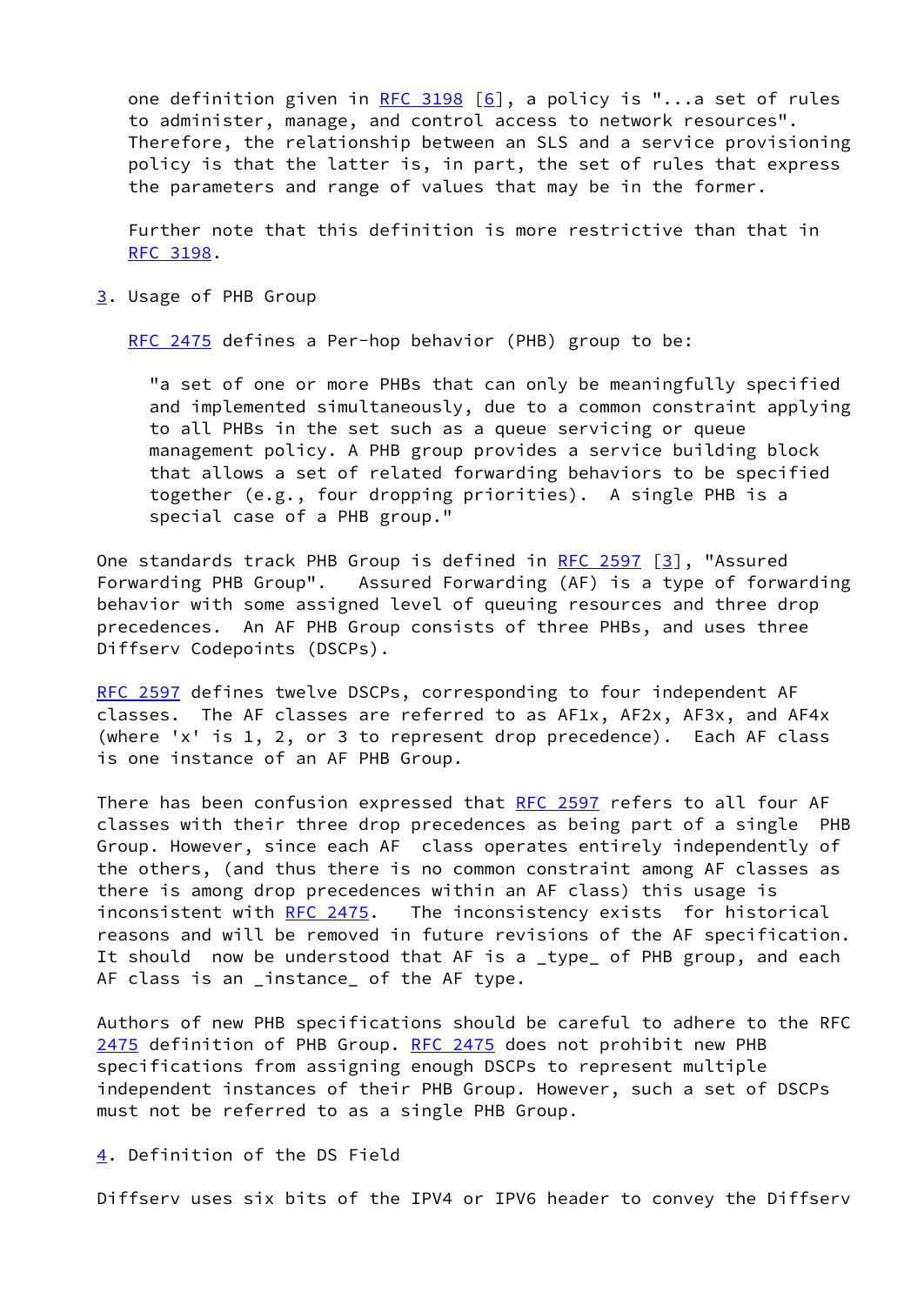Codepoint (DSCP), which selects a PHB. RFC  $2474$  attempts to rename the TOS octet of the IPV4 header, and Traffic Class octet of the IPV6 header, respectively, to the DS field. The DS Field has a six bit Diffserv Codepoint and two "currently unused bits".

It has been pointed out that this leads to inconsistencies and ambiguities. In particular, the "Currently Unused" (CU) bits of the DS Field have not been assigned to Diffserv, and have been assigned an experimental use for an explicit congestion notification scheme  $[4]$ . In the current text, a DSCP is, depending on context, either an encoding which selects a PHB or a sub-field in the DS field which contains that encoding.

The present text is also inconsistent with **BCP0037**, IANA Allocation Guidelines for Values in the Internet Protocol and Related Headers [\[5](#page-7-4)]. The IPV4 Type-of-Service (TOS) field and the IPV6 traffic class field are superceded by the 6 bit DS field and a 2 bit CU field. The IANA allocates values in the DS field following the IANA considerations section in [RFC 2474](https://datatracker.ietf.org/doc/pdf/rfc2474). Experimental uses of the CU field are assigned after IESG approval processes. Permanent values in the CU field are allocated following a Standards Action process.

The consensus of the DiffServ working group is that  $[5]$  correctly restates the structure of the former TOS and traffic class fields.

Therefore, for use in future drafts, including the next update to RFC 2474, the following definitions should apply:

 - the Differentiated Services Field (DSField) is the six most significant bits of the (former) IPV4 TOS octet or the (former) IPV6 Traffic Class octet.

 - the Differentiated Services Codepoint (DSCP) is a value which is encoded in the DS field, and which each DS Node MUST use to select the PHB which is to be experienced by each packet it forwards.

 The two least significant bits of the IPV4 TOS octet and the IPV6 Traffic Class octet are not presently used by Diffserv.

The update should also reference **BCP0037**.

<span id="page-3-0"></span>[5](#page-3-0). Ordered Aggregates and PHB Scheduling Classes

 Work on Diffserv support by MPLS Label Switched Routers (LSRs) led to the realization that a concept was needed in Diffserv to capture the notion of a set of BAs with a common ordering constraint. This presently applies to AF behavior aggregates, since a DS node may not reorder packets of the same microflow if they belong to the same AF class. This would, for example, prevent an MPLS LSR which was also a DS node from discriminating between packets of an AF Behavior Agrregeate (BA) based on drop precedence and forwarding packets of the same AF class but different drop precedence over different LSPs.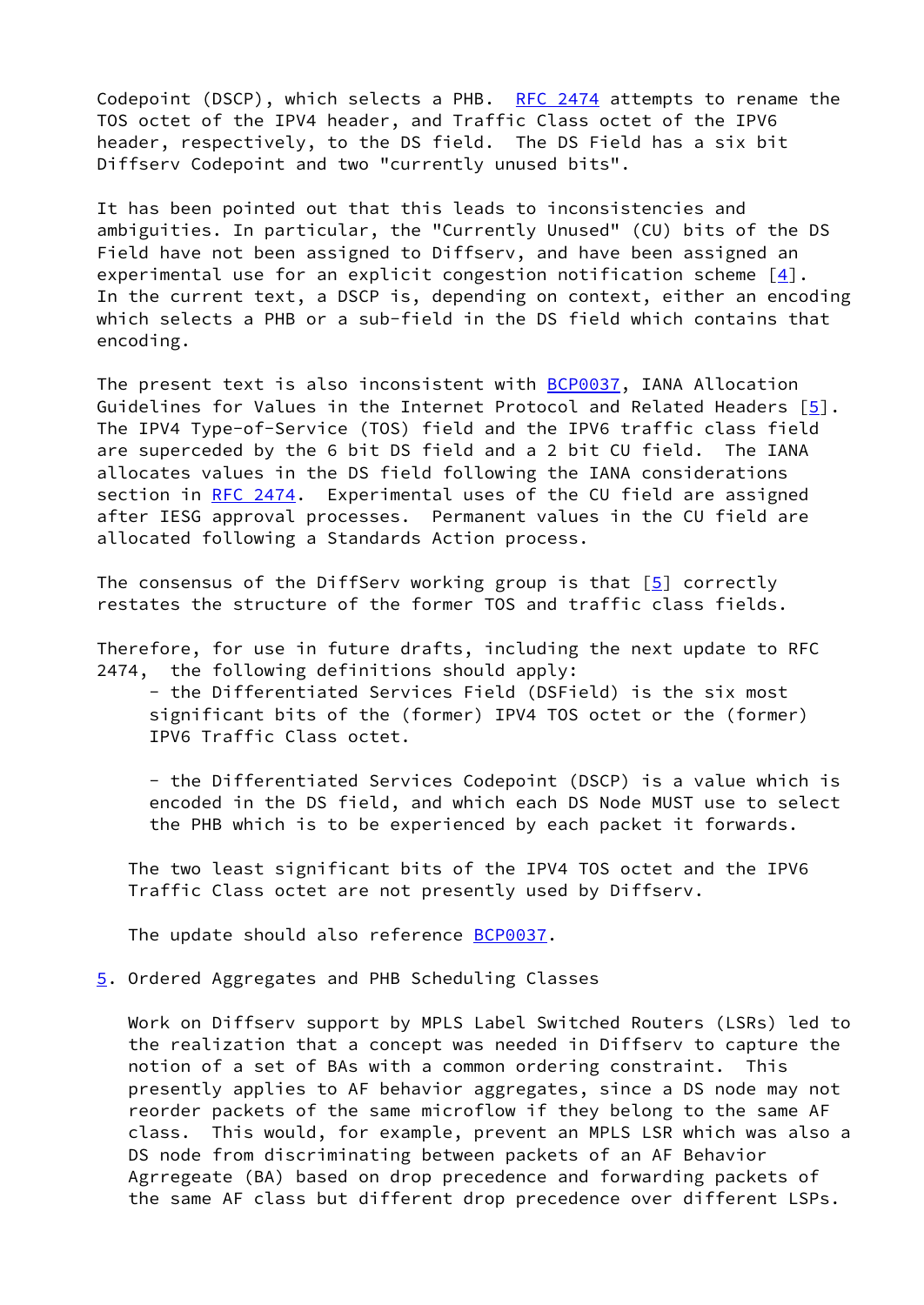The following new terms are defined.

 PHB Scheduling Class: A PHB group for which a common constraint is that ordering of at least those packets belonging to the same microflow must be preserved.

 Ordered Aggregate (OA): A set of Behavior Aggregates that share an ordering constraint. The set of PHBs that are applied to this set of Behavior Aggregates constitutes a PHB scheduling class.

<span id="page-4-0"></span>[6](#page-4-0). Unknown/Improperly Mapped DSCPs

 Several implementors have pointed out ambiguities or conflicts in the Diffserv RFCs concerning behavior when a DS-node recieves a packet with a DSCP which it does not understand.

[RFC 2475](https://datatracker.ietf.org/doc/pdf/rfc2475) states:

 "Ingress nodes must condition all other inbound traffic to ensure that the DS codepoints are acceptable; packets found to have unacceptable codepoints must either be discarded or must have their DS codepoints modified to acceptable values before being forwarded. For example, an ingress node receiving traffic from a domain with which no enhanced service agreement exists may reset the DS codepoint to the Default PHB codepoint [DSFIELD]."

On the other hand, [RFC 2474](https://datatracker.ietf.org/doc/pdf/rfc2474) states:

 "Packets received with an unrecognized codepoint SHOULD be forwarded as if they were marked for the Default behavior (see Sec. 4), and their codepoints should not be changed."

The intent in [RFC 2474](https://datatracker.ietf.org/doc/pdf/rfc2474) principally concerned DS-interior nodes. However, this behavior could also be performed in DS-ingress nodes AFTER the traffic conditioning required by [RFC 2475](https://datatracker.ietf.org/doc/pdf/rfc2475) (in which case, an unrecognized DSCP would occur only in the case of misconfiguration). If a packet arrives with a DSCP that hadn't been explicitly mapped to a particular PHB, it should be treated the same way as a packet marked for Default. The alternatives were to assign it another PHB, which could result in misallocation of provisioned resources, or to drop it. Those are the only alternatives within the framework of 2474. Neither alternative was considered desirable. There has been discussion of a PHB which receives worse service than the default; this might be a better alternative. Hence the imperative was "SHOULD" rather than "SHALL".

The intent in [RFC 2475](https://datatracker.ietf.org/doc/pdf/rfc2475) clearly concerns DS-ingress nodes, or to be more precise, the ingress traffic conditioning function. This is another context where the "SHOULD" in [RFC 2474](https://datatracker.ietf.org/doc/pdf/rfc2474) gives the flexibility to do what the group intended. Such tortured readings are not desirable.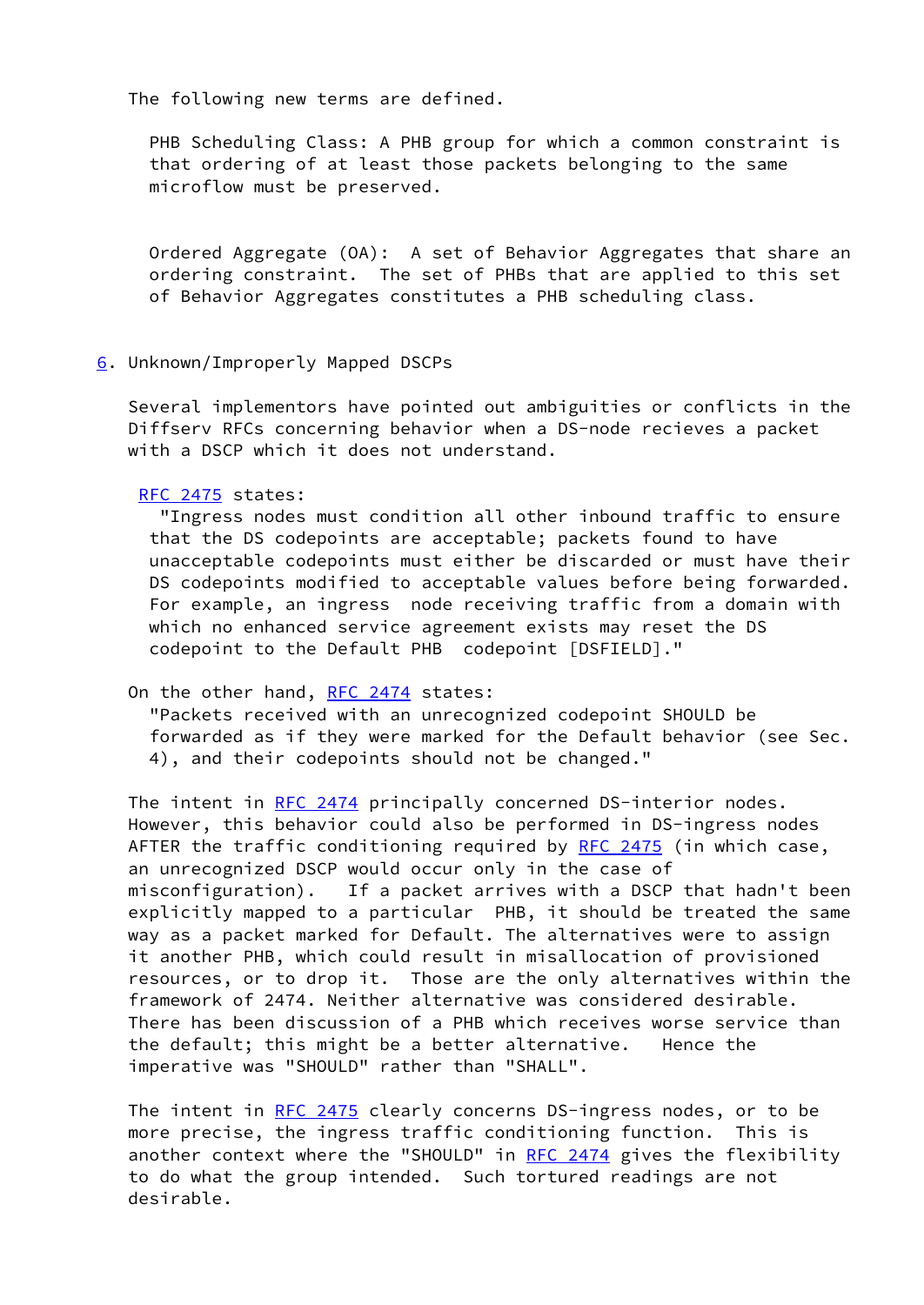Therefore, the statement in [RFC 2474](https://datatracker.ietf.org/doc/pdf/rfc2474) will be clarified to indicate that it is not intended to apply at the ingress traffic conditioning function at a DS-ingress node, and cross reference [RFC 2475](https://datatracker.ietf.org/doc/pdf/rfc2475) for that case.

 There was a similar issue, which manifested itself with the first incarnation of Expedited Forwarding (EF). [RFC 2598](https://datatracker.ietf.org/doc/pdf/rfc2598) states: To protect itself against denial of service attacks, the edge of a DS domain MUST strictly police all EF marked packets to a rate negotiated with the adjacent upstream domain. (This rate must be <= the EF PHB configured rate.) Packets in excess of the negotiated rate MUST be dropped. If two adjacent domains have not negotiated an EF rate, the downstream domain MUST use 0 as the rate (i.e., drop all EF marked packets).

 The problem arose in the case of misconfiguration or routing problems. An egress DS-node at the edge of one DS-domain forwards packets to an ingress DS-node at the edge of another DS domain. These packets are marked with a DSCP that the egress node understands to map to EF, but which the ingress node does not recognize. The statement in [RFC 2475](https://datatracker.ietf.org/doc/pdf/rfc2475) would appear to apply to this case. RFC XXXX [\[7](#page-7-5)] [\(draft-ietf-diffserv-rfc2598bis](https://datatracker.ietf.org/doc/pdf/draft-ietf-diffserv-rfc2598bis)) clarifies this point.

<span id="page-5-0"></span>[7](#page-5-0). No Backward Compatibility With [RFC 1349](https://datatracker.ietf.org/doc/pdf/rfc1349)

 At least one implementor has expressed confusion about the relationship of the DSField, as defined in [RFC 2474,](https://datatracker.ietf.org/doc/pdf/rfc2474) to the use of the TOS bits, as described in [RFC 1349](https://datatracker.ietf.org/doc/pdf/rfc1349). The [RFC 1349](https://datatracker.ietf.org/doc/pdf/rfc1349) useage was intended to interact with OSPF extensions in [RFC 1247](https://datatracker.ietf.org/doc/pdf/rfc1247), which were never widely deployed. The processing of the TOS bits is described as a requirement in [RFC 1812](https://datatracker.ietf.org/doc/pdf/rfc1812)  $[8]$ , [RFC 1122](https://datatracker.ietf.org/doc/pdf/rfc1122)  $[9]$  $[9]$  and [RFC 1123](https://datatracker.ietf.org/doc/pdf/rfc1123)  $[10]$ . [RFC 2474](https://datatracker.ietf.org/doc/pdf/rfc2474) states:

 "No attempt is made to maintain backwards compatibility with the "DTR"

or TOS bits of the IPv4 TOS octet, as defined in [\[RFC791](https://datatracker.ietf.org/doc/pdf/rfc791)].",

In addition, [RFC 2474](https://datatracker.ietf.org/doc/pdf/rfc2474) obsoletes [RFC 1349](https://datatracker.ietf.org/doc/pdf/rfc1349) by IESG action. For completeness, when [RFC 2474](https://datatracker.ietf.org/doc/pdf/rfc2474) is updated, the sentence should read: "No attempt is made to maintain backwards compatibility with the "DTR/MBZ" or TOS bits of the IPv4 TOS octet, as defined in [[RFC791](https://datatracker.ietf.org/doc/pdf/rfc791)] and [\[RFC1349](https://datatracker.ietf.org/doc/pdf/rfc1349)]. This implies that TOS bit processing as described in [\[RFC1812](https://datatracker.ietf.org/doc/pdf/rfc1812)], [[RFC1122\]](https://datatracker.ietf.org/doc/pdf/rfc1122) and [\[RFC1123](https://datatracker.ietf.org/doc/pdf/rfc1123)] is also obsoleted by this memo. Also see [[RFC2780\]](https://datatracker.ietf.org/doc/pdf/rfc2780)."

## <span id="page-5-1"></span>[8](#page-5-1). IANA Considerations

IANA has requested clarification of a point in [RFC 2474,](https://datatracker.ietf.org/doc/pdf/rfc2474) concerning registration of experimental/local use DSCPs. When [RFC 2474](https://datatracker.ietf.org/doc/pdf/rfc2474) is revised, the following should be added to **Section 6:** IANA is requested to maintain a registry of RECOMMENDED DSCP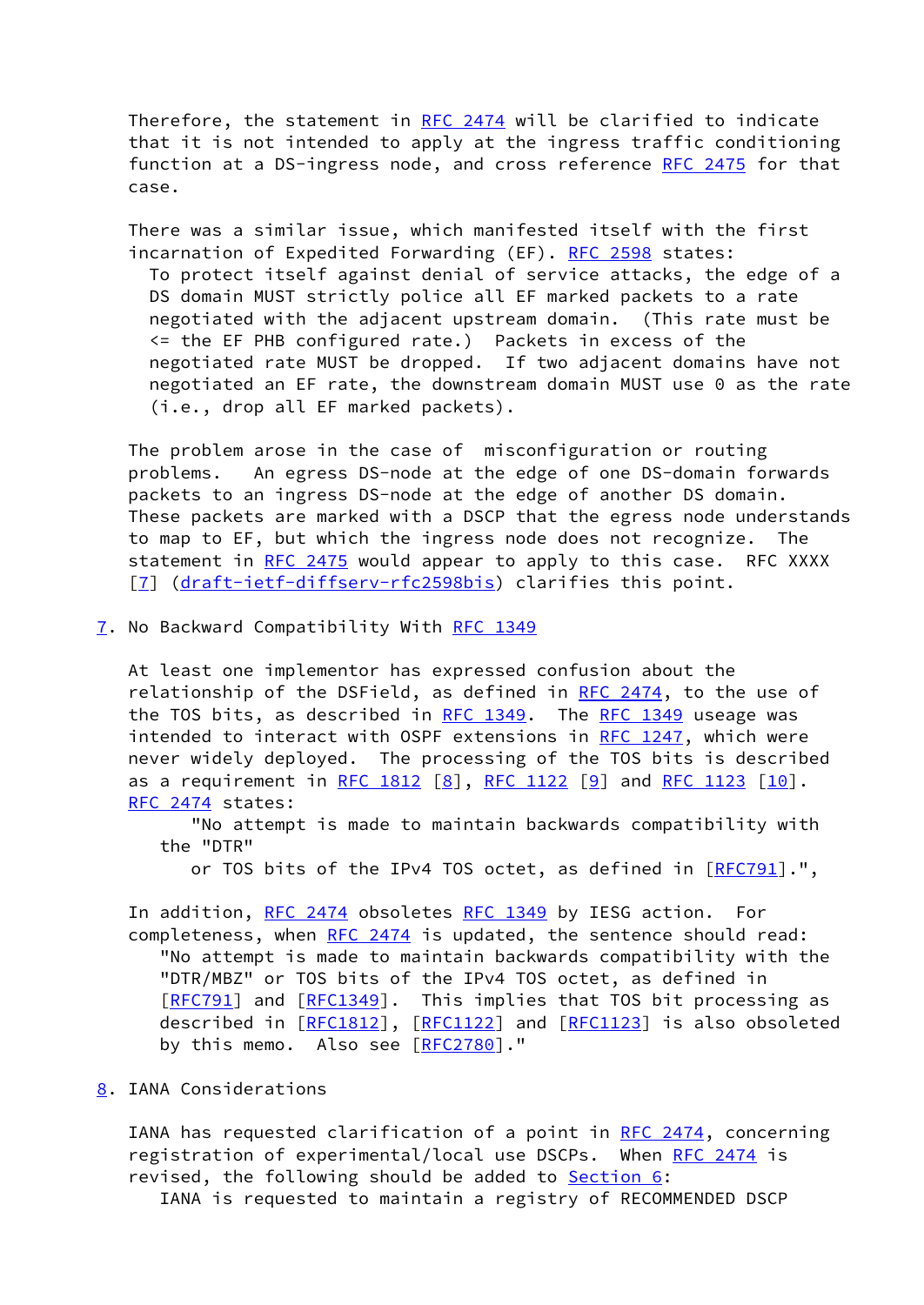values assigned by standards action. EXP/LU values are not to be registered.

<span id="page-6-0"></span>[9](#page-6-0). Summary of Pending Changes

 The following standards track and informational RFCs are expected to be updated to reflect the agreements captured in this memo. It is intended that these updates occur when each standards track RFC progresses to Draft (or if some issue arises that forces recycling at Proposed). [RFC 2475](https://datatracker.ietf.org/doc/pdf/rfc2475) is expected to be updated at about the same time as [RFC 2474.](https://datatracker.ietf.org/doc/pdf/rfc2474) Those updates will also obsolete this memo.

 [RFC 2474](https://datatracker.ietf.org/doc/pdf/rfc2474): revise definition of DS field. Clarify that the suggested default forwarding in the event of an unrecognized DSCP is not intended to apply to ingress conditioning in DS-ingress nodes. Clarify effects on [RFC1349](https://datatracker.ietf.org/doc/pdf/rfc1349) and [RFC1812](https://datatracker.ietf.org/doc/pdf/rfc1812). Clarify that only RECOMMENDED DSCPs assigned by standards action are to be registered by IANA.

 [RFC 2475](https://datatracker.ietf.org/doc/pdf/rfc2475): revise definition of DS field. Add SLS and TCS definitions. Update body of document to use SLS and TCS appropriately. Add definitions of PHB scheduling class and ordered aggregate.

[RFC 2497](https://datatracker.ietf.org/doc/pdf/rfc2497): revise to reflect understanding that AF classes are instances of the AF PHB group, and are not collectively a PHB group.

In addition, RFCXXXX [[7\]](#page-7-5) ([draft-ietf-diffserv-rfc2598bis](https://datatracker.ietf.org/doc/pdf/draft-ietf-diffserv-rfc2598bis)) put a reference to [RFC 2475](https://datatracker.ietf.org/doc/pdf/rfc2475) in the security considerations section to cover the case of a DS egress node receiving an unrecognized DSCP which maps to EF in the DS ingress node.

<span id="page-6-1"></span>[10.](#page-6-1) Security Considerations

Security considerations are addressed in [RFC 2475](https://datatracker.ietf.org/doc/pdf/rfc2475).

Acknowledgements

This memo captures agreements of the Diffserv working group. Many individuals contributed to the discussions on the Diffserv list and in the meetings. The Diffserv chairs were Brian Carpenter and Kathie Nichols. Among many who participated actively in these discussions were Lloyd Wood, Juha Heinanen, Grenville Armitage, Scott Brim, Sharam Davari, David Black, Gerard Gastaud, Joel Halpern, John Schnizlein, Francois Le Faucheur, and Fred Baker. Mike Ayers, Mike Heard and Andrea Westerinen provided valuable editorial comments.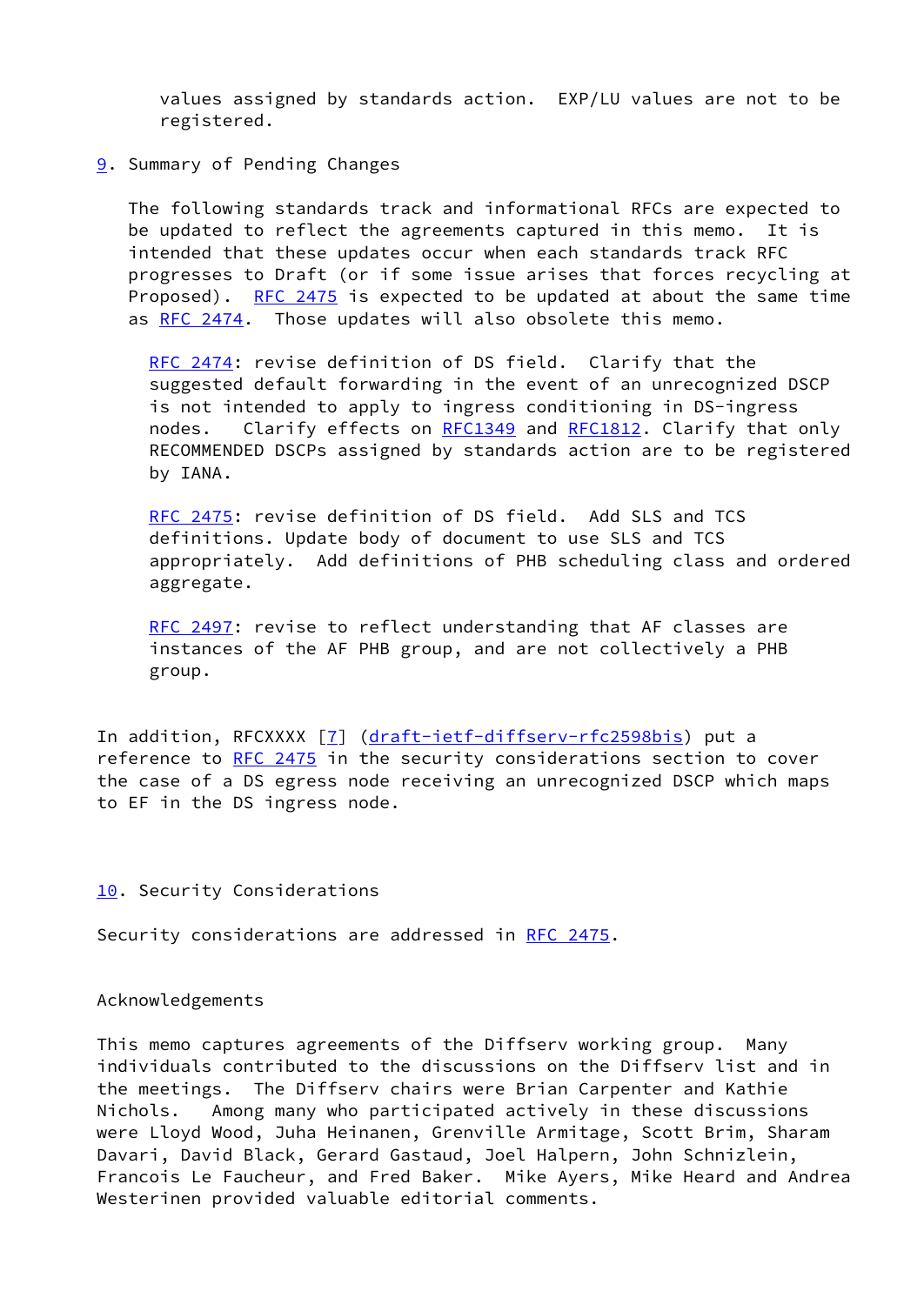Normative References

- [1] Nichols, Blake, Baker, Black, "Defintion of the Differentiated Services Field (DS Field) in the IPv4 and IPv6 Headers" [RFC](https://datatracker.ietf.org/doc/pdf/rfc2474) [2474](https://datatracker.ietf.org/doc/pdf/rfc2474), December 1998.
- <span id="page-7-0"></span> [2] Blake, Black, Carlson, Davies, Wang and Weiss "An Architecture for Differentiated Services", [RFC 2475,](https://datatracker.ietf.org/doc/pdf/rfc2475) December 1998.
- <span id="page-7-2"></span> [3] Heinanen, Baker, Weiss, Wrocklawski, "Assured Forwarding PHB Group", [RFC 2597](https://datatracker.ietf.org/doc/pdf/rfc2597)
- <span id="page-7-3"></span> [4] Ramakrishnan and Floyd, "A proposal to add Explicit Congestion Notification (ECN)" to IP, [RFC 2481](https://datatracker.ietf.org/doc/pdf/rfc2481), January 1999
- <span id="page-7-4"></span> [5] Bradner and Paxon, "IANA Allocation Guidelines for Values in the Internet Protocol and Related Headers", [BCP0037](https://datatracker.ietf.org/doc/pdf/bcp0037)/RFC2780, March 2000
- <span id="page-7-1"></span>[6] Westerinen et al, "Terminology for Policy Based Management", [RFC](https://datatracker.ietf.org/doc/pdf/rfc3198) [3198](https://datatracker.ietf.org/doc/pdf/rfc3198)
- <span id="page-7-5"></span>[7] Davie et al, "An Expedited Forwarding PHB", RFC XXXX (ex-draftietf-rfc2598bis-02.txt)
- <span id="page-7-6"></span>[8] Baker, "Requirements for IP Version 4 Routers", [RFC 1812](https://datatracker.ietf.org/doc/pdf/rfc1812)
- <span id="page-7-7"></span> [9] Braden, "Requirements for Internet Hosts -- Communications Layers", [RFC1122](https://datatracker.ietf.org/doc/pdf/rfc1122)/STD003
- <span id="page-7-8"></span>[10] Braden, "Requirements for Internet Hosts -- Application and Support", [RFC1123](https://datatracker.ietf.org/doc/pdf/rfc1123)/STD003

Author's Address

 Dan Grossman Motorola, Inc. 20 Cabot Blvd. Mansfield, MA 02048 Email: dan@dma.isg.mot.com

Full Copyright Statement

 Copyright (C) The Internet Society (1999, 2001). All Rights Reserved.

This document and translations of it may be copied and furnished to